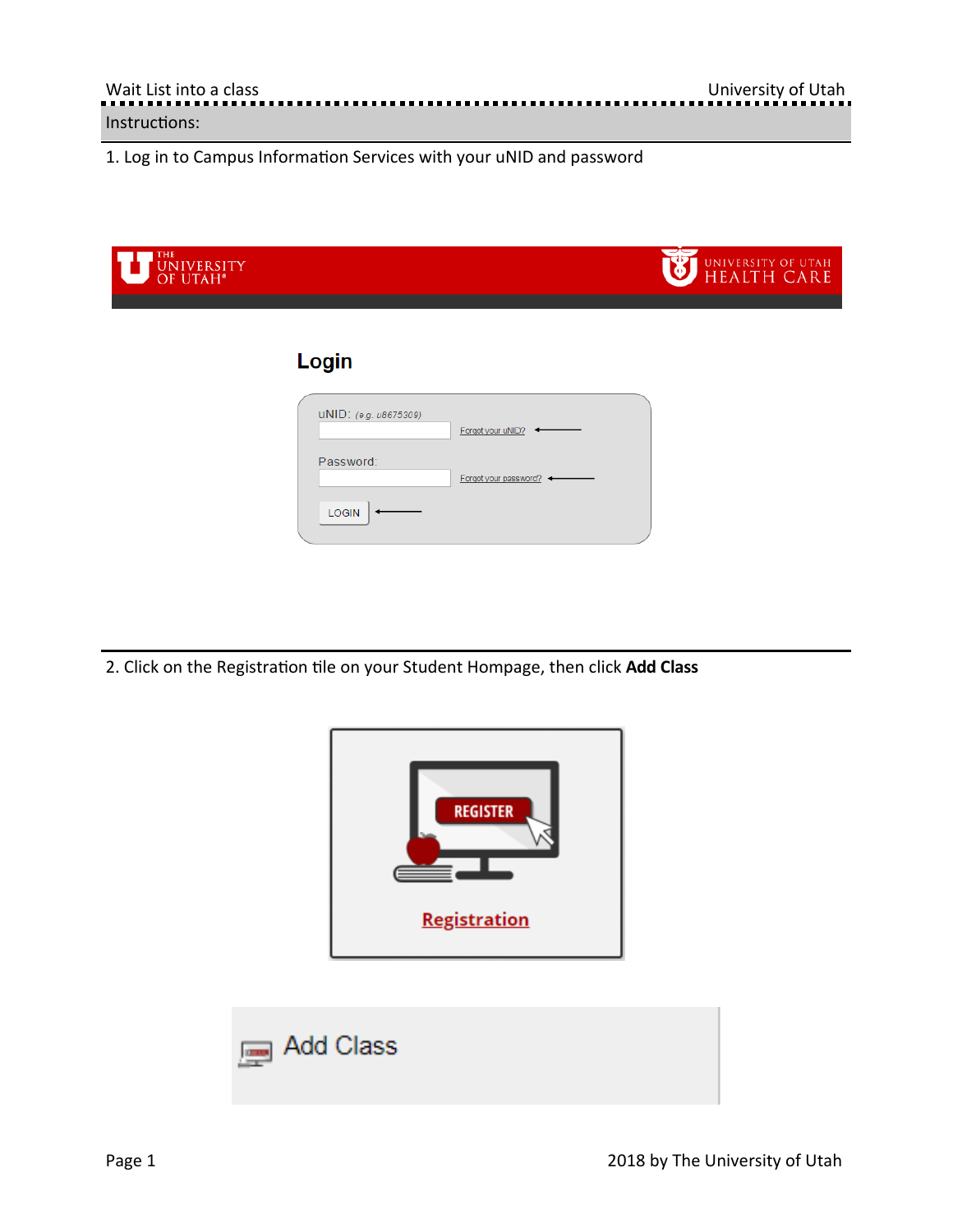3. The Add Classes page is displayed and enter the Class Nbr. or Click the search button

**NOTE**: If you are able to register for more than one term you will be provided the opportunity to select the appropriate term.

| <b>Add Classes</b>                                                                                                                                   |                           |      | Е                                       |                   |
|------------------------------------------------------------------------------------------------------------------------------------------------------|---------------------------|------|-----------------------------------------|-------------------|
| 1. Select classes to add                                                                                                                             |                           |      |                                         |                   |
| To select classes for another term, select the term and select Change. When you are satisfied<br>with your class selections, proceed to step 2 of 3. |                           |      |                                         |                   |
| Spring 2019   Undergraduate Semester   University of<br>Utah                                                                                         |                           |      | Change Term                             |                   |
|                                                                                                                                                      |                           | Open | <b>□</b> Closed                         | <b>△Wait List</b> |
| <b>Add to Cart</b><br><b>Enter Class Nbr</b><br>Enter<br><b>Find Classes</b><br>Class Search                                                         | Spring 2019 Shopping Cart |      | Your enrollment shopping cart is empty. |                   |
| Search<br>Schedule Builder                                                                                                                           |                           |      |                                         |                   |

4. If a class is full, and wait listing is set up for the class, the status should be Wait List. To wait list into the class, check the box next to "Wait list if class is full" and click Next.

| <b>Add Classes</b>       |                                     |                                                           |         | łэ<br>2                                       |                            |
|--------------------------|-------------------------------------|-----------------------------------------------------------|---------|-----------------------------------------------|----------------------------|
|                          |                                     | 1. Select classes to add - Enrollment Preferences         |         |                                               |                            |
|                          | WRTG 1010 - Introduction To Writing | Spring 2019   Undergraduate Semester   University of Utah |         |                                               |                            |
| <b>Class Preferences</b> |                                     |                                                           |         |                                               |                            |
| WRTG 1010-001            | Seminar                             | Wait List                                                 |         | Wait List                                     | Wait list if class is full |
|                          | Session Regular Academic Session    |                                                           |         | <b>Permission Nbr</b>                         |                            |
|                          | Career<br>Undergraduate Semester    |                                                           |         | Grading Graded                                |                            |
|                          | <b>Enrollment Information</b>       |                                                           |         | Units $3.00$                                  |                            |
|                          | • Writing Requirement 1             |                                                           |         | Requirement Designation Writing Requirement 1 |                            |
|                          |                                     |                                                           |         | Cancel                                        | Next                       |
| <b>Section</b>           | Component                           | Days & Times                                              | Room    | Instructor                                    | <b>Start/End Date</b>      |
|                          | 001 Seminar                         | MoWeFr 8:35AM - 9:25AM                                    | GC 2880 | Staff                                         | 01/07/2019 - 04/23/2019    |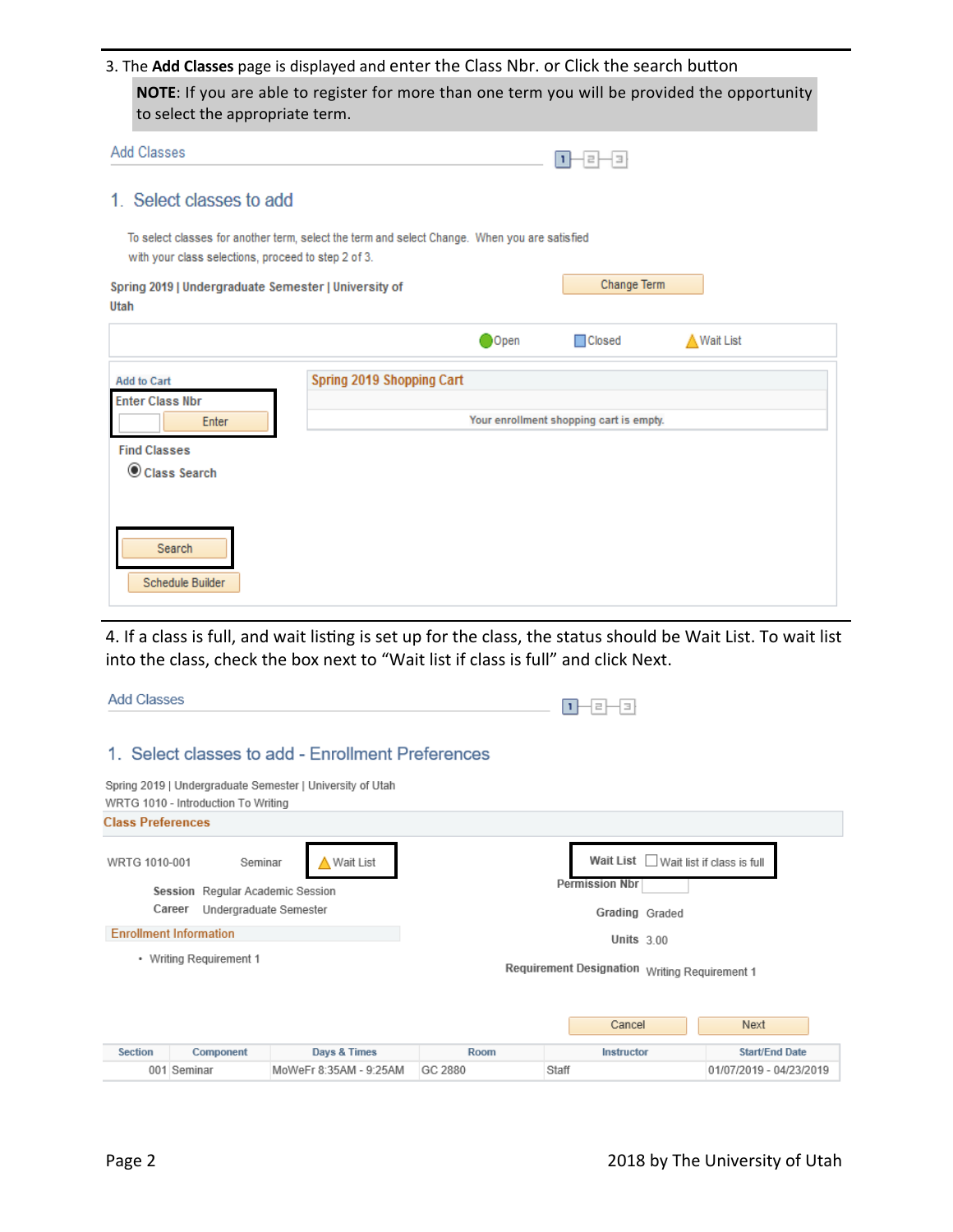# 5. Click Proceed to Step 2 of 3 if you are ready to wait list into the class.

| <b>Add Classes</b>                                                                                                                                   |               |                                  |                           | E<br>п<br>Ξ   |             |                     |  |
|------------------------------------------------------------------------------------------------------------------------------------------------------|---------------|----------------------------------|---------------------------|---------------|-------------|---------------------|--|
| 1. Select classes to add                                                                                                                             |               |                                  |                           |               |             |                     |  |
| To select classes for another term, select the term and select Change. When you are satisfied<br>with your class selections, proceed to step 2 of 3. |               |                                  |                           |               |             |                     |  |
| Spring 2019   Undergraduate Semester   University of Utah                                                                                            |               |                                  |                           | Change Term   |             |                     |  |
|                                                                                                                                                      |               |                                  | Open                      | $\Box$ Closed | ∧ Wait List |                     |  |
| <b>Add to Cart</b>                                                                                                                                   |               | <b>Spring 2019 Shopping Cart</b> |                           |               |             |                     |  |
| <b>Enter Class Nbr</b>                                                                                                                               | <b>Delete</b> | <b>Class</b>                     | Days/Times                | Room          | Instructor  | <b>Units Status</b> |  |
| Enter                                                                                                                                                | 団             | WRTG 1010-001<br>(1204)          | MoWeFr 8:35AM -<br>9:25AM | GC 2880       | Staff       | 3.00                |  |
| <b>Find Classes</b>                                                                                                                                  |               |                                  |                           |               |             |                     |  |
| Class Search                                                                                                                                         |               |                                  |                           |               |             |                     |  |
|                                                                                                                                                      |               |                                  |                           |               |             |                     |  |
|                                                                                                                                                      |               |                                  |                           |               |             |                     |  |
| Search                                                                                                                                               |               |                                  |                           |               |             |                     |  |
| Schedule Builder                                                                                                                                     |               |                                  |                           |               |             |                     |  |
|                                                                                                                                                      |               |                                  | Proceed to Step 2 of 3    |               |             |                     |  |

# 6. Click on Finish Enrolling.

| <b>Add Classes</b>                                                                                                                                                                           |                                      |                                | 12 H<br>⊣≊⊦<br>  1 |                    |              |               |
|----------------------------------------------------------------------------------------------------------------------------------------------------------------------------------------------|--------------------------------------|--------------------------------|--------------------|--------------------|--------------|---------------|
| 2. Confirm classes                                                                                                                                                                           |                                      |                                |                    |                    |              |               |
| Select Finish Enrolling to process your request for the classes listed. To exit without<br>adding these classes, select Cancel.<br>Spring 2019   Undergraduate Semester   University of Utah |                                      |                                |                    |                    |              |               |
|                                                                                                                                                                                              |                                      | Open                           | $\Box$ Closed      | <b>△ Wait List</b> |              |               |
| <b>Class</b>                                                                                                                                                                                 | <b>Description</b>                   | Days/Times                     | Room               | Instructor         | <b>Units</b> | <b>Status</b> |
| WRTG 1010-001<br>(1204)                                                                                                                                                                      | Introduction To<br>Writing (Seminar) | MoWeFr 8:35AM - 9:25AM GC 2880 |                    | Staff              | 3.00         |               |

Previous

Cancel

I

**Finish Enrolling**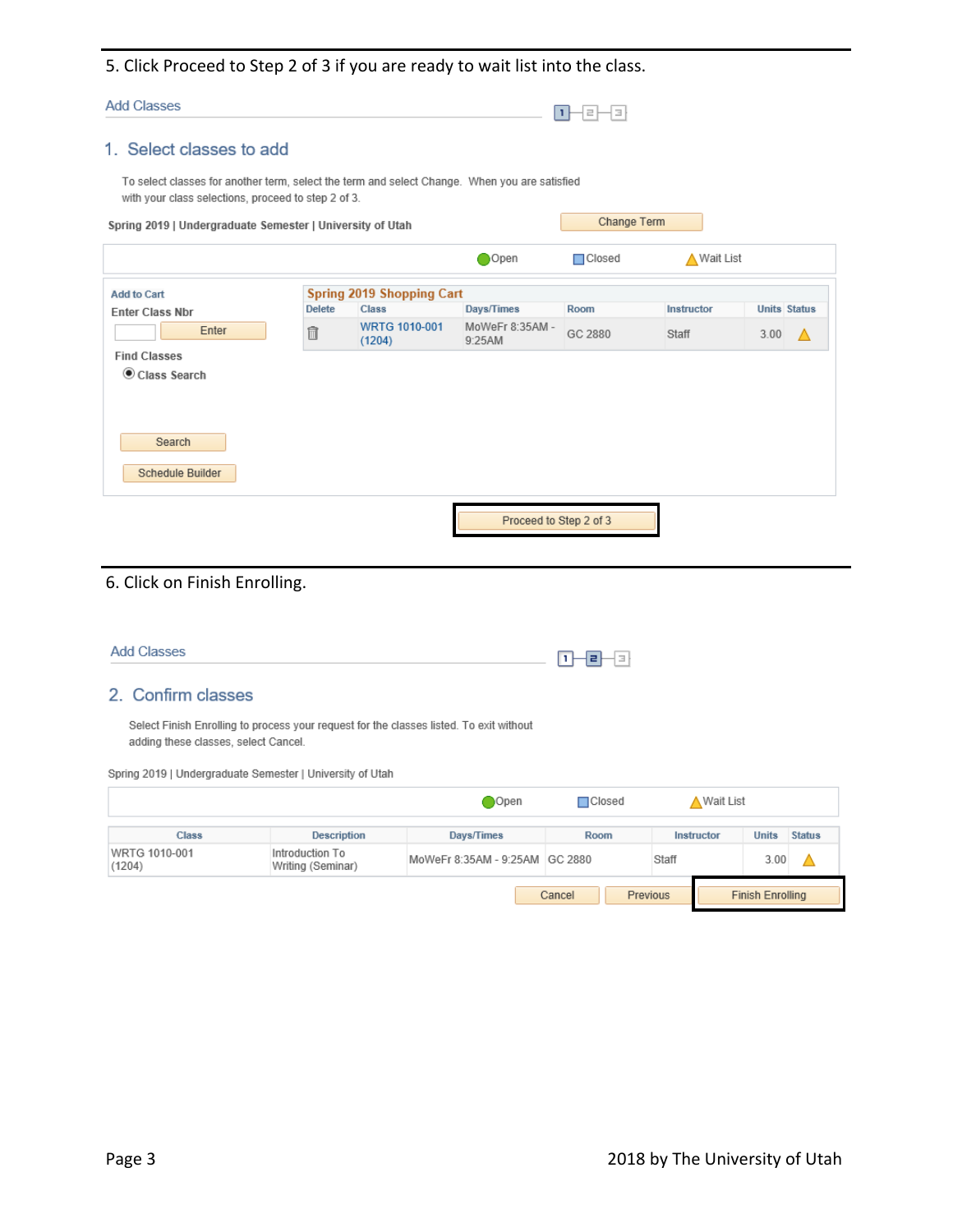7. The status will be Success if you are eligible to enroll onto the wait list. A wait list position number will be given at this time as well, so you can see what place you are on the wait list.

| Add Classes       |                                                                                             | е             |
|-------------------|---------------------------------------------------------------------------------------------|---------------|
| 3. View results   |                                                                                             |               |
|                   | View the following status report for enrollment confirmations and errors                    |               |
|                   | Spring 2019   Undergraduate Semester   University of Utah                                   |               |
| Success: enrolled | X Error: unable to add class                                                                |               |
| <b>Class</b>      | Message                                                                                     | <b>Status</b> |
| <b>WRTG 1010</b>  | Message: Class 1204 is full. You have been placed on the<br>wait list in position number 1. |               |

8. Let's say you want to enroll in a class, but it is full, and only the wait list is available. You have a back up class that you can take—either a different section or a different class—and you enroll in that just to be safe. But, you really would like to be in the class that only has wait list available. Using the swap functionality will allow you to set up your schedule to drop you from the enrolled class and enroll you in the wait list class (if space opens up, and you meet all the requirements).

| Search<br><b>Enroll</b><br>My Academics<br><b>Plan</b>                               |                       |
|--------------------------------------------------------------------------------------|-----------------------|
| Edit   Term Information<br>My Class Schedule<br>$Add$  <br>Drop<br>Swap              |                       |
| Swap a Class                                                                         | łэ<br>$\equiv$        |
| 1. Select a class to swap                                                            |                       |
| Select the class you wish to swap then select the class you wish to replace it with. |                       |
| Spring 2019   Undergraduate Semester   University of Utah                            | Change Term           |
| <b>Swap This Class</b>                                                               |                       |
| Select from your schedule ANTH 1010: Culture & Human Exper                           |                       |
| <b>With This Class</b>                                                               |                       |
| Search for Class<br>Class Search                                                     | $\check{ }$<br>Search |
| $---OR$ ------<br><b>Enter Class Nbr</b><br>Enter                                    |                       |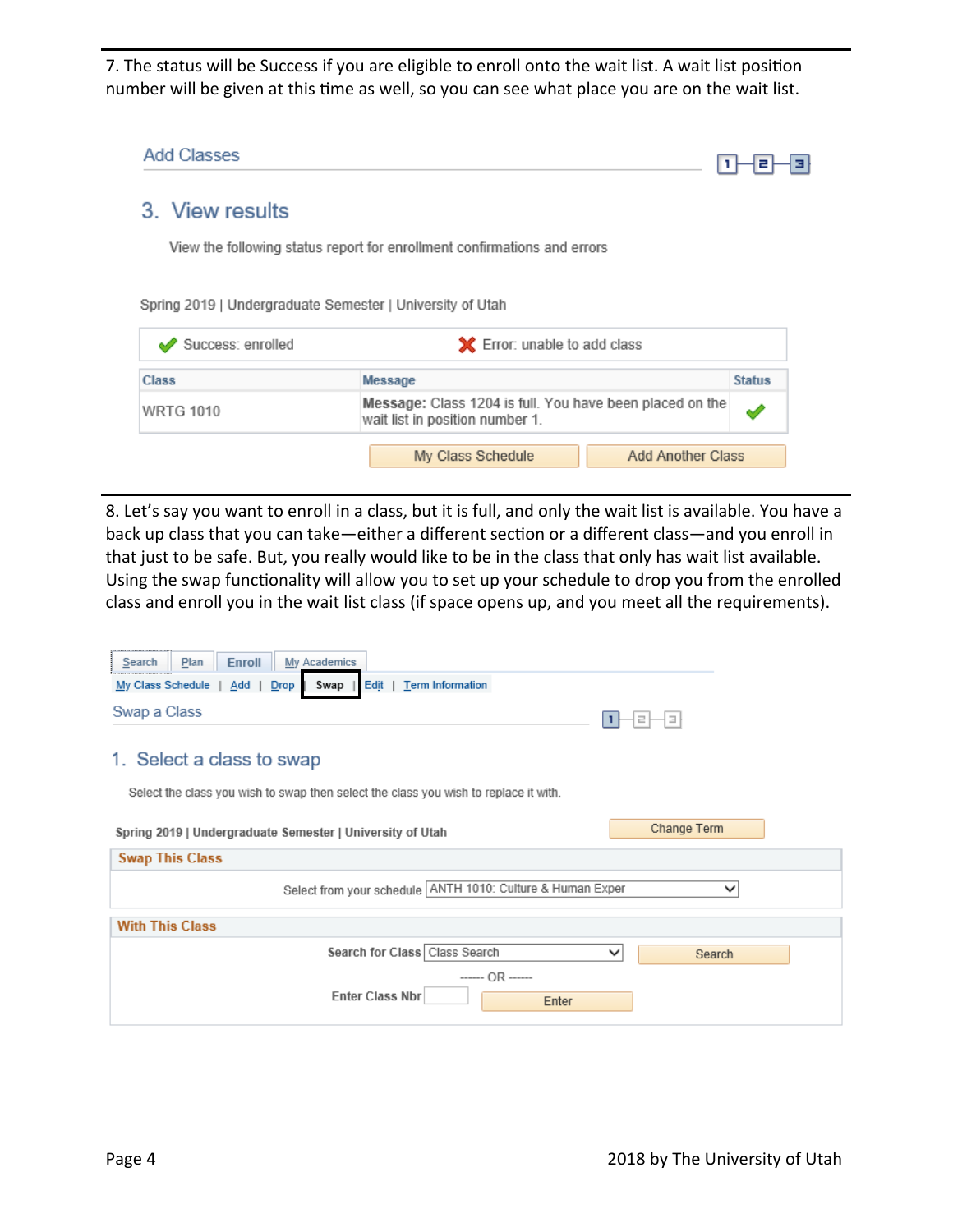9. Select the class you are currently enrolled in and either search for, or enter the class number of the class you want to wait list into and swap classes with.

| ____<br>Swap a C<br>Class |  | ┈ |  |
|---------------------------|--|---|--|
|                           |  |   |  |

# 1. Select a class to swap

Select the class you wish to swap then select the class you wish to replace it with.

| Spring 2019   Undergraduate Semester   University of Utah    | Change Term |
|--------------------------------------------------------------|-------------|
| <b>Swap This Class</b>                                       |             |
| Select from your schedule ANTH 1010: Culture & Human Exper   |             |
| <b>With This Class</b>                                       |             |
| Search for Class Class Search                                | ັ<br>Search |
| $  \cap$ $\mathbb{R}$ $-$<br><b>Enter Class Nbr</b><br>Enter |             |

#### 10. Check the Wait list if class is full box.

| Swap a Class             |                                                                      |                                                           |         | Е                                             |                         |
|--------------------------|----------------------------------------------------------------------|-----------------------------------------------------------|---------|-----------------------------------------------|-------------------------|
|                          |                                                                      | 1. Select a class to swap - Enrollment Preferences        |         |                                               |                         |
|                          | WRTG 1010 - Introduction To Writing                                  | Spring 2019   Undergraduate Semester   University of Utah |         |                                               |                         |
| <b>Class Preferences</b> |                                                                      |                                                           |         |                                               |                         |
| WRTG 1010-001            | Seminar                                                              | ∧ Wait List                                               |         | Wait List                                     |                         |
|                          | Session Regular Academic Session<br>Career<br>Undergraduate Semester |                                                           |         | <b>Permission Nbr</b><br>Grading Graded       |                         |
|                          | <b>Enrollment Information</b>                                        |                                                           |         | Units $3.00$                                  |                         |
|                          | • Writing Requirement 1                                              |                                                           |         | Requirement Designation Writing Requirement 1 |                         |
|                          |                                                                      |                                                           | Cancel  | Previous                                      | Next                    |
| <b>Section</b>           | Component                                                            | Days & Times                                              | Room    | Instructor                                    | <b>Start/End Date</b>   |
|                          | 001 Seminar                                                          | MoWeFr 8:35AM - 9:25AM                                    | GC 2880 | Staff                                         | 01/07/2019 - 04/23/2019 |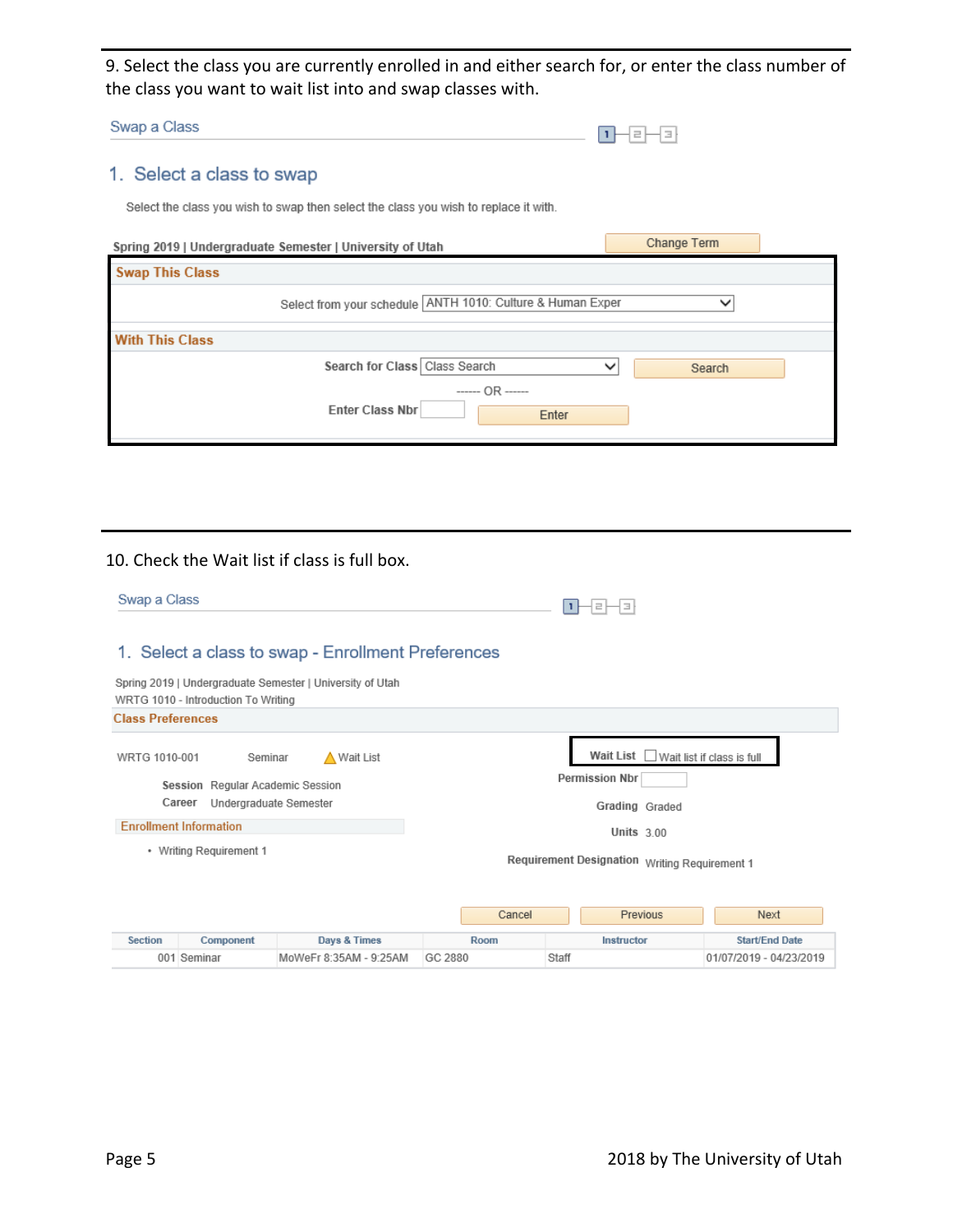## 11. Click on Finish Swapping.

| Swap a Class | −<br>۰ |
|--------------|--------|
|              |        |

## 2. Confirm your selection

Select Finish Swapping to process your swap request. To exit without swapping these classes, select Cancel.

Spring 2019 | Undergraduate Semester | University of Utah

| $\blacktriangledown$ You are replacing this class |                                         |                                |                                 |                 |              |               |
|---------------------------------------------------|-----------------------------------------|--------------------------------|---------------------------------|-----------------|--------------|---------------|
|                                                   |                                         |                                | Enrolled<br>$\circledR$ Dropped | ∧ Wait Listed   |              |               |
| <b>Class</b>                                      | <b>Description</b>                      | Days/Times                     | Room                            | Instructor      | <b>Units</b> | <b>Status</b> |
| <b>ANTH 1010-001</b><br>(4153)                    | Culture & Human<br>Exper (Lecture)      | MoWe 11:50AM - 1:10PM GC 2900  |                                 | S. MACFARLAN    | 3.00         | ✔             |
| $\blacktriangledown$ With this class              |                                         |                                |                                 |                 |              |               |
|                                                   |                                         | ∩Open                          | $\Box$ Closed                   | ∧ Wait List     |              |               |
| Class                                             | <b>Description</b>                      | Days/Times                     | Room                            | Instructor      | <b>Units</b> | <b>Status</b> |
| WRTG 1010-001<br>(1204)                           | Introduction To<br>Writing<br>(Seminar) | MoWeFr 8:35AM - 9:25AM GC 2880 |                                 | Staff           | 3.00         | Δ             |
|                                                   |                                         |                                | Cancel                          | Finish Swapping |              |               |

12. The status will be Success if you are eligible to enroll onto the wait list. A wait list position number will be given at this time as well, so you can see what place you are on the wait list.

| Swap a Class                     |                                                                                                                                                                 |               |
|----------------------------------|-----------------------------------------------------------------------------------------------------------------------------------------------------------------|---------------|
| 3. View results                  |                                                                                                                                                                 |               |
| change your swap choices.        | View the results of your swap request. Select Fix Errors to try and correct the problems listed or<br>Spring 2019   Undergraduate Semester   University of Utah |               |
| Success: Classes were swapped    | <b>X</b> Error: Unable to swap class                                                                                                                            |               |
| Class                            | Message                                                                                                                                                         | <b>Status</b> |
| Swap ANTH 1010<br>with WRTG 1010 | Message: Class 1204 is full. You have been placed on the<br>wait list in position number 1.                                                                     |               |
|                                  | My Class Schedule                                                                                                                                               |               |
|                                  |                                                                                                                                                                 |               |